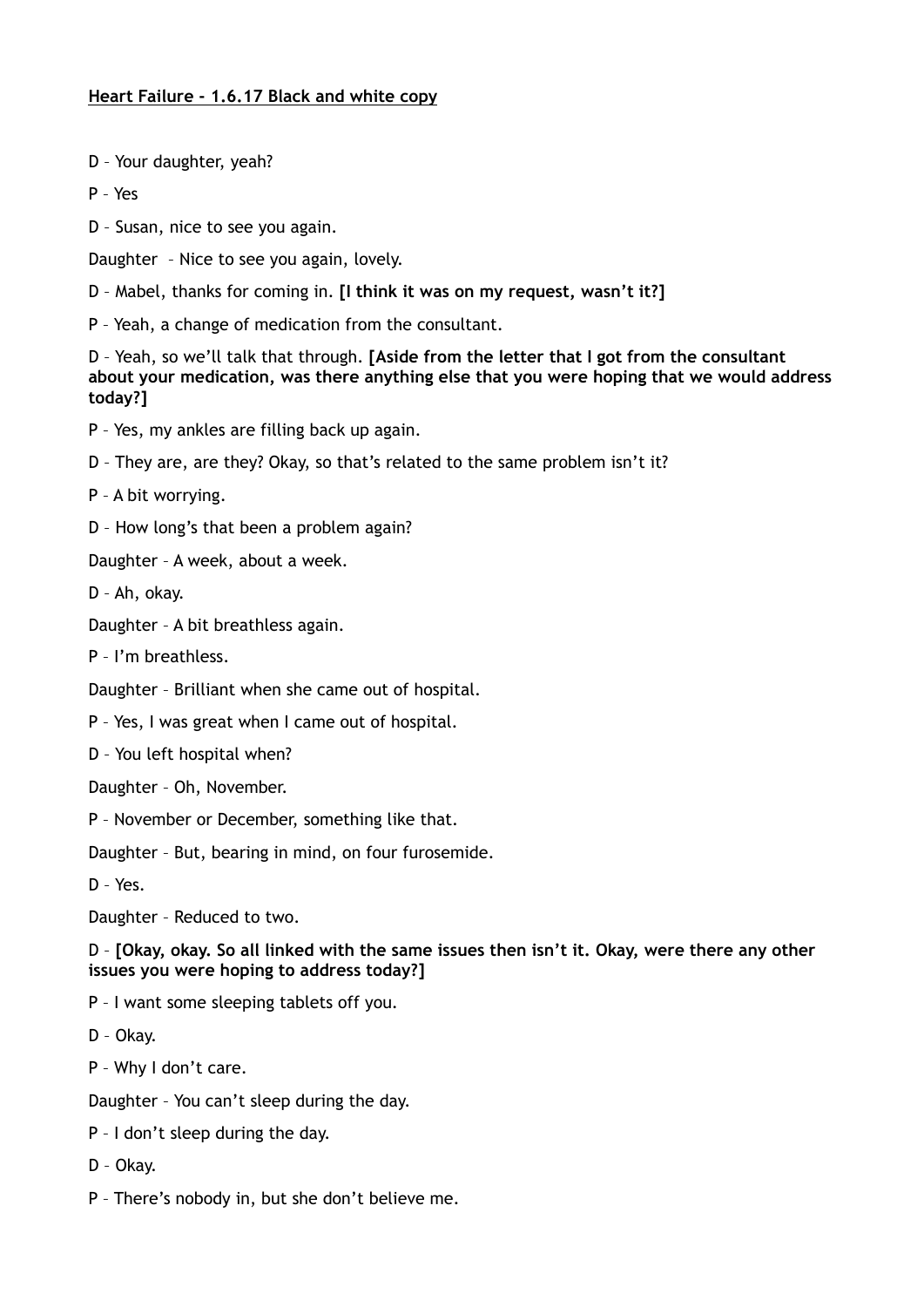- D So you're finding it difficult to sleep then?
- P Yes, I can go to sleep at 11, I'll be awake at 12.
- D Okay, so you get off to sleep okay and then you wake up.
- P Well, it takes a bit but then I wake up and that's it.
- D What is it that wakes you up?
- P I don't know.
- D And then do you get back off to sleep again after that?
- P It takes a while.

Daughter – At about 3, maybe about 3.

- P 3 in the morning.
- D Oh, god, okay.
- Daughter And then up at 8.
- P See, I used to be alright when I got a good night's sleep you know what I mean.
- D **[Okay, any theories as to what's stopping you from sleeping?]**
- P No, I've got no worries, I've got nothing.
- D How long's that been going on for then?
- P Oh, well I think it started before I went to hospital.
- D Okay, is it breathlessness that's waking you up in the night or anything?
- P Well I have been breathless.
- D **[Breathless at night?]**
- P During the night, yeah, but.
- D **[How many pillows have you got?]**
- P Er, three, two.

Daughter – Two.

- $P Two.$
- D **[Do you ever wake up suddenly feeling really breathless?]**
- P Oh, uhuh.
- D You do, okay.
- P Sometimes, yeah.

D – **[Okay so maybe we need to address that breathlessness on a night and see if that helps.]** This really started at the same time your heart failure became a problem, when you went into hospital. So, if we tackle that, maybe we can sort the problem out with your sleeping too, and then we can come back to the sleep if it's still an issue. Alright. Susan wants me to prioritise your-

Daughter – I just don't think she should be sleeping twenty-four hours a day.

D – No.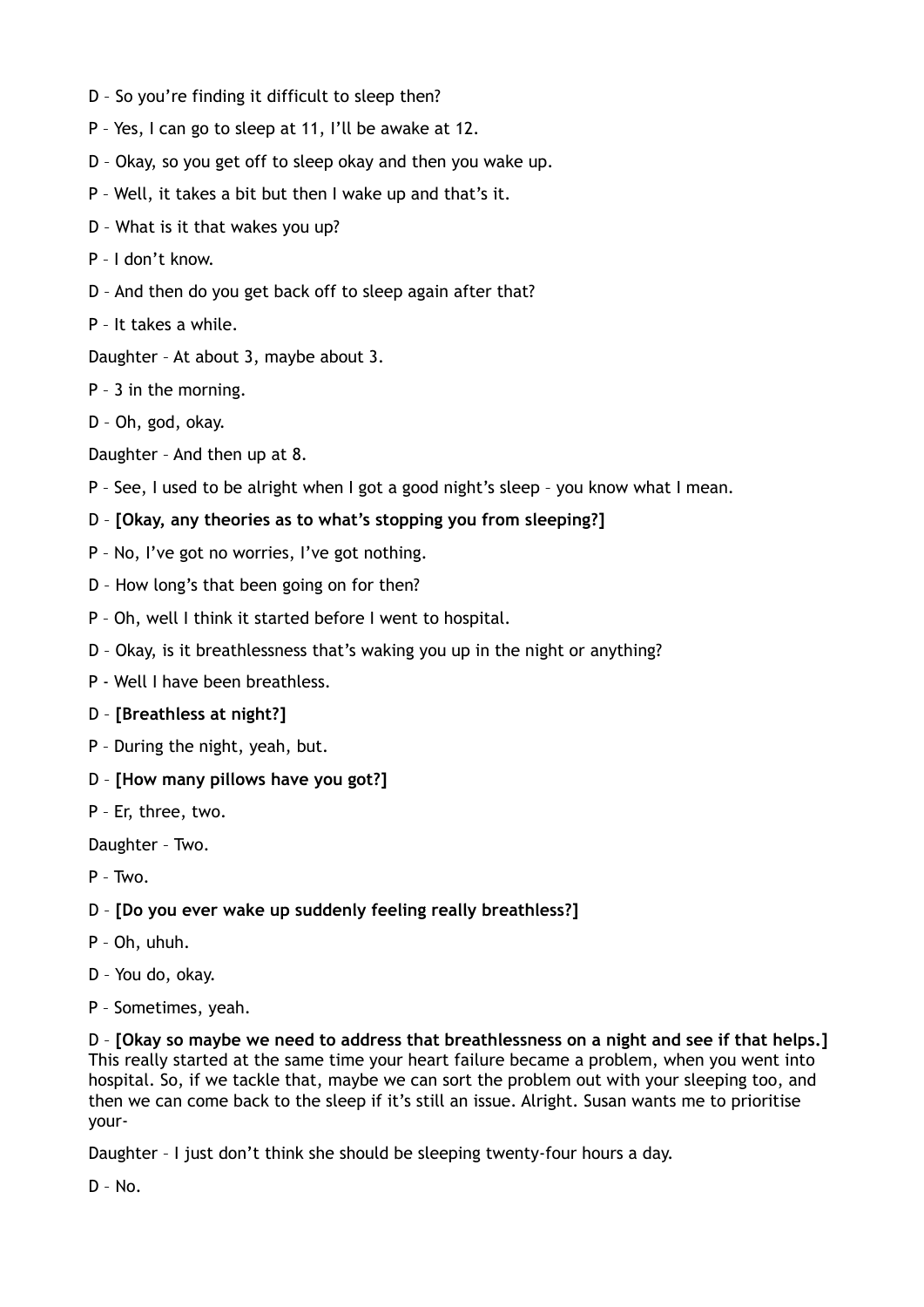- P I don't sleep twenty-four hours a day.
- D Are you sleeping during the day as well then?

Daughter - Just odd times.

P - Just now and then I might nod off, and you think you've been there ages but you haven't, you know what I mean.

- D Okay, so we'll touch on the sleep, but it's mostly about the heart failure, isn't it?
- D **[And you don't smoke?]**
- P I've never smoked.
- D **[Any chest pain at all?]**
- $P N_0$
- D No? And how far can you walk on the flat at the moment?
- P Not far.
- D **[So, how's all this impacting on your life?] [You live on your own, do you?]**
- P Yes.
- D Susan nearby?
- P Yes.

D – Yeah, okay. And you've never been a smoker. **[You've never had a heart attack, never had angina?]** 

P – No, no.

D – **[Okay, but we've now established, with this recent hospital admission, that you've got this problem where your heart leaves fluid on your lungs and your legs, and you retain fluid and that makes you breathless – it also makes your legs puffy too.]** 

- P That's what I was saying, my legs are swelling back up again.
- D And I presume you're a bit tired as well.
- P Yes, oh I get tired.

## D – Okay. **[What were you in particular hoping that I would do for you today? I know you wanted some sleeping tablets but….]**

- P My breath….
- D Sort the problem out with your sleep, sort your breathing out, sort your ankles out?
- P Yes.
- D If we could?
- P If we could. Yes, thanks, that would be lovely.

## D – **[Anything that was on your mind, anything that was worrying you?]**

- $P No.$
- D Not really, okay.
- P No, no problems at all.
- D **[Could we be missing anything important, aside from that?]**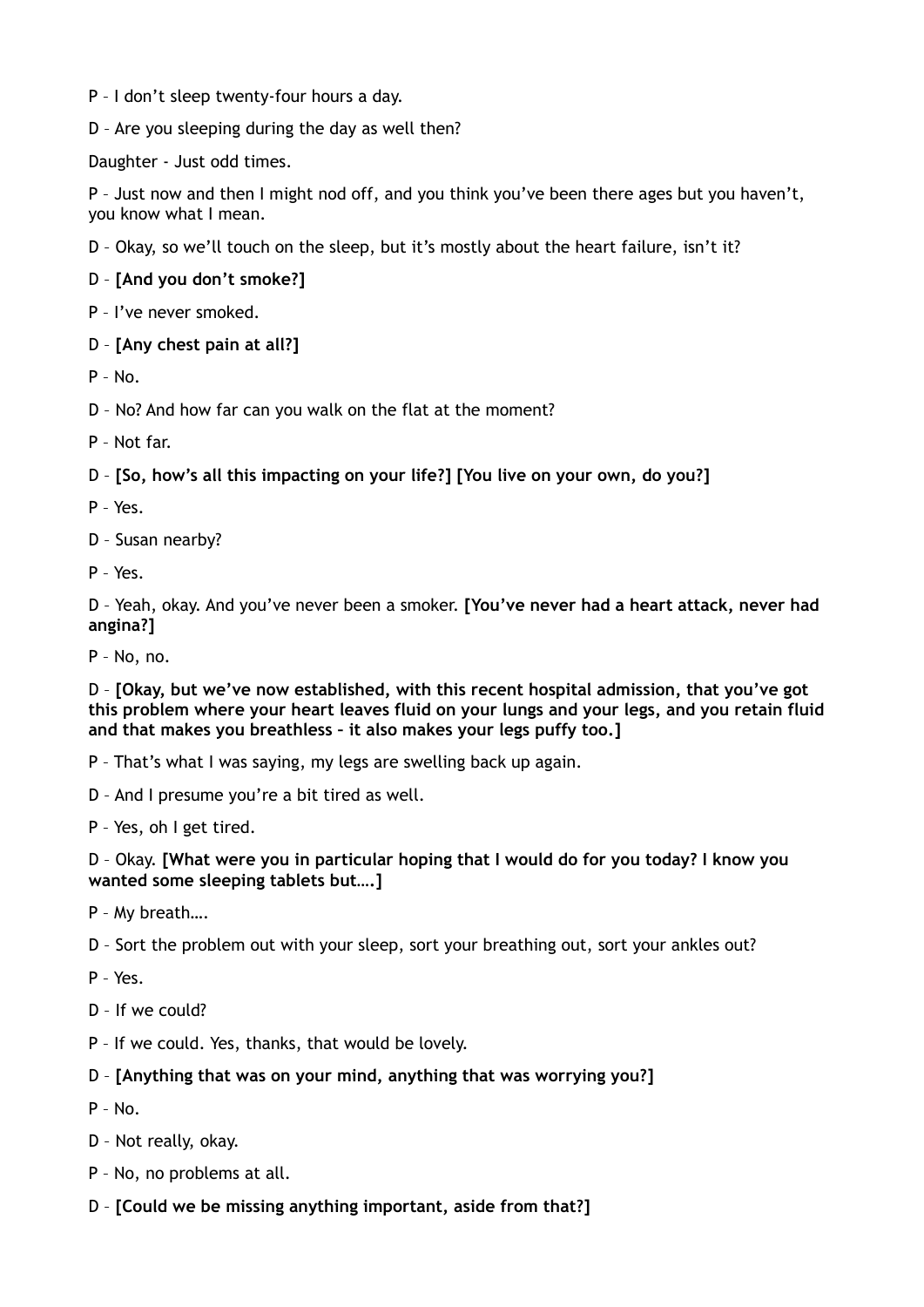P – Trying to think of anything.

D - Not really? This is important enough to deal with. It sounds like, if you've got more ankle swelling, and you've got more breathlessness, that your heart is leaving a little bit of fluid behind it.

P – I can't walk very far, that's why I'm in a chair.

- D **[How far can you walk on the flat?]**
- P Not far.
- D Fifty metres?
- P I can go to the bathroom, sitting room, living room and I'm breathless aren't I.
- D **[Okay, and what's your arrangements at home, do you have a stairlift?]**

Daughter – She does.

P – Yes.

D – **[Yeah, okay. And you've got a commode downstairs or a toilet downstairs.]** 

P – A toilet.

Daughter – A toilet downstairs.

- D Okay, so the nursing needs at home are being looked after.
- P Oh yes.
- D Bowels and waterworks alright?
- P Yes, yes.
- D Alright, good.

Daughter – Diabetes, sugar?

- D Sugar's alright?
- P Yeah.

Daughter – Does her own insulin.

P – Do my own, they don't come.

D – Okay, good. So, you've been well looked after in that respect. So, furosemide, one in the morning and one at lunch time-ish, yeah?

P – Yes.

D – Okay, and you're on a few tablets, so I'm just going to quickly go through those. You're on digoxin to slow your heart; you're on bisoprolol to slow the heart, how have you found the bisoprolol? Dr De Alwis wanted me to check how you were getting on with the beta blocker, that's the bisoprolol.

P – I don't know, really, I just take it – that's it.

D – It's been alright, has it?

Daughter – It's been alright, but is that slowing the heart down and causing the breathlessness though?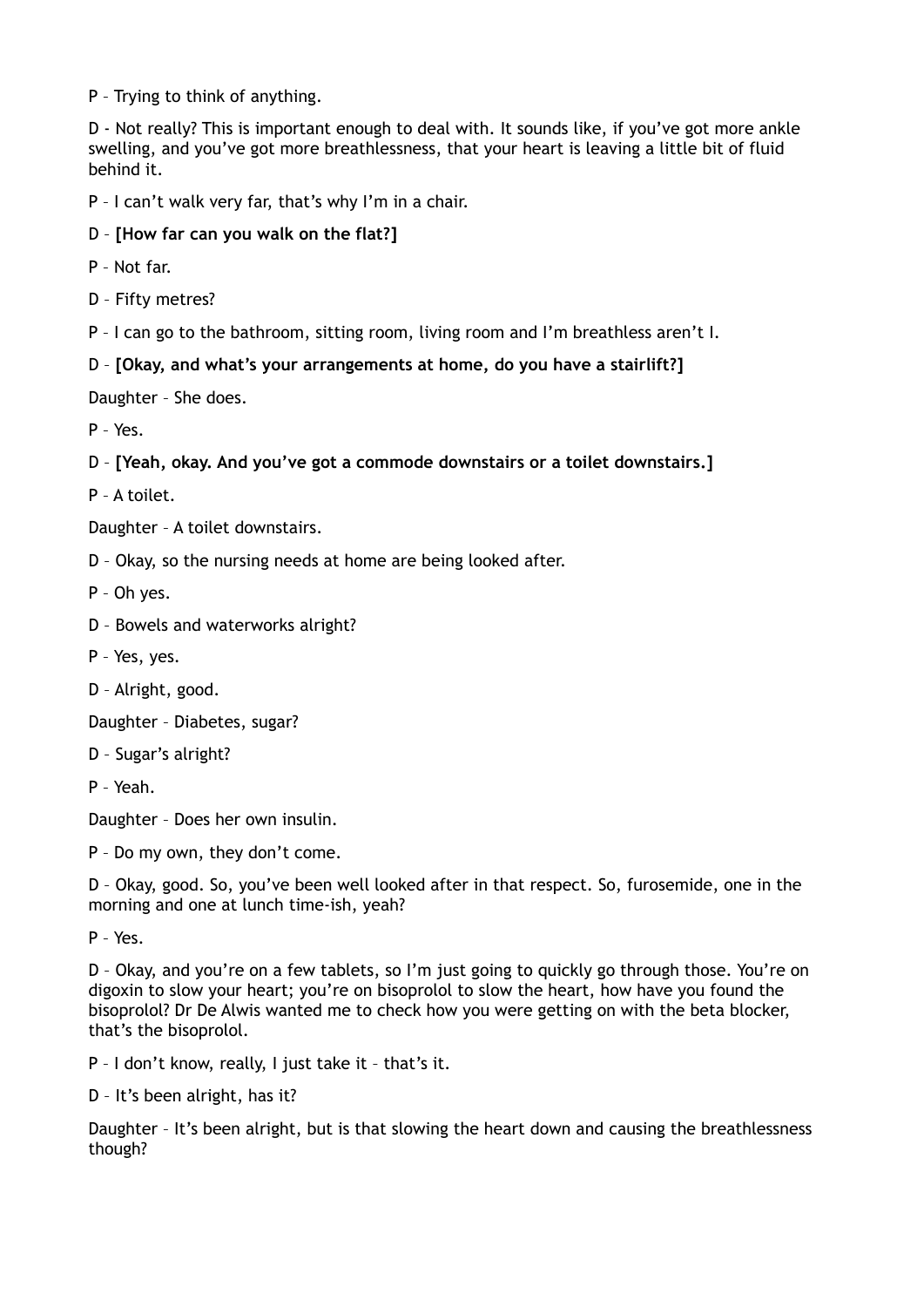D – Well, it does slow the heart down but that actually may make it more effective, but I'll check your pulse today and check your blood pressure today – and then we'll make a plan of action together about what the next obvious step is to try and help you with your symptoms.

P – When I was at the hospital, my blood pressure was a bit low.

D – Yeah.

Daughter – When you saw the consultant.

P – Yeah.

D – **[So, okay, let me do your blood pressure again if that's okay and check your weight and we'll listen to your lungs]** – and we'll make a plan of action after that, if that's okay. So, your blood count was done in April, but you've not had it done since then, and that was fine. The last time we did your kidney function, it showed that you've got a bit of wear and tear in your kidney, but we didn't get a potassium result back, so before we change the treatment we need to repeat the potassium.

Daughter – Right.

P – My kidneys have never been wonderful, have they doctor?

D – I think they're fairly stable, aren't they, in terms of the wear and tear that you've got there haven't they. But it does mean that we have to be a bit careful with what treatments that we use.

P – Oh, yes. I mean, they've never been bad in my life, you know.

D – Have we told you the wee and weigh policy for people that have heart failure? Yeah.

Daughter – You have.

P – You have.

Daughter – Whenever I ask she goes 'Oh Dr Birrell and his wee and weighing', and I say 'Mam you have to do it'.

D – Have you noticed a change in what numbers you get when you wee and weigh?

Daughter – She doesn't do it often.

D – So, I need to know if you're putting on weight; so, if you're putting on two kilos or four pounds over a day or two, that's fluid retention until proven otherwise and that means your heart failure might be causing you some bother, in which case we need to adjust your water tablets or your treatment for your heart failure. So, you need to always let me know about that.

Daughter – It is worth getting weighed?

P – I know, I get weighed, man.

Daughter – Oh, good.

D – So every morning before you put your clothes on, every morning – you need to let me know if there's a significant increase in your weight.

P – But I've just got weighed this morning and I'm just the same.

## D – **[Do you get lightheaded when you stand up?]**

- P Heavy?
- D Do you get lightheaded when you stand up?
- P Not always.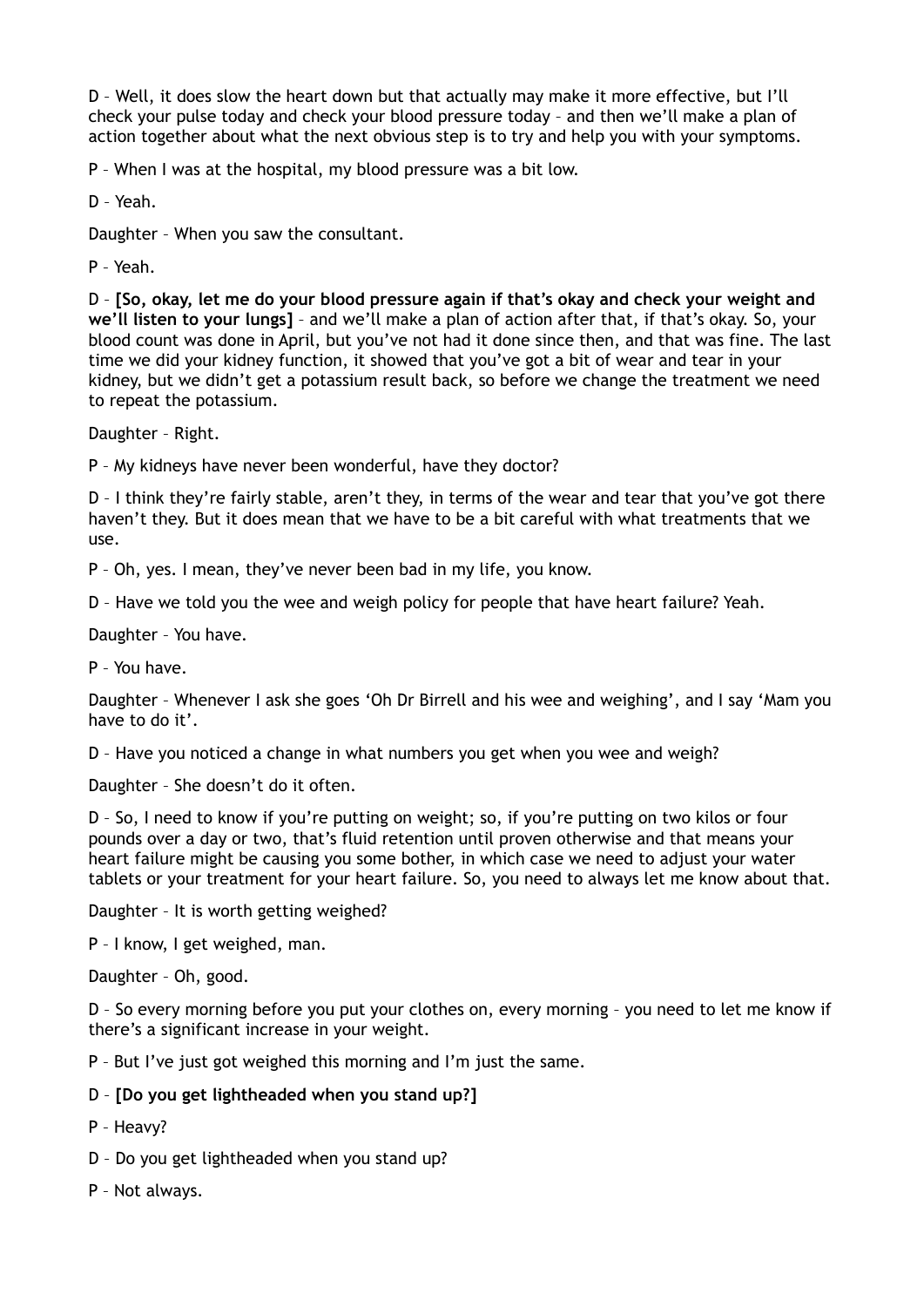D – **[Would you stand up for me now? Your eyes… don't look anaemic, that's good. Breathe away through your mouth, if you wouldn't mind.]** 

- P (breathing)
- D Lovely.
- P Good?

D – **[Your blood pressure's not dropping significantly when you stand up, so that's good. Lovely. Take a seat if you wouldn't mind, let me have a look at your neck – going to have a look at the blood vessels in your neck. So, fifty-nine and a half kilos, that's lovely, put yourself back together.] [Good, well, all of this together suggests that you're retaining a little bit of fluid at the moment, and we could do with helping your heart work a bit more powerfully.]** 

Now, interestingly enough, your heart rate is not too slow, and I'm relatively happy with that. When was the last time that you had a heart tracing?

P – Ah, quite a while-

Daughter – You went to the Monkwearmouth.

P – Monkwearmouth, yeah.

D – And you've never had an irregular heart rhythm, have you?

P – I've never had anything wrong with it at all, no.

D – Good, okay, so your rhythm is regular now as well, and that helps me. Okay, I would be inclined – if you're not lightheaded when you're standing up, to keep you on the same dose of the bisoprolol, because that helps the heart to function better and you seem to be tolerating it really well. But, I think we need to make some small adjustments when we know it's safe, with your water tablets.

P – Yes.

D – There's a tablet that we call spironolactone which works a bit like furosemide, because it takes extra fluid off you, but I can't use that if your potassium is high. So, I need to check your potassium.

Daughter – I think we've had that one, doctor, and you took it off her because the potassium was high.

D – Got you, alright. So that's useful to know. You didn't tolerate that before, how high did your potassium go?

P – I don't know.

Daughter – It was high, and I think the hospital took it off her as well.

D – Okay, so it might be that that one's not possible for you.

Daughter – Yeah.

D – In which case, maybe we need to just increase the dose of your furosemide because that worked for you before.

P – It did.

D – **[Can we make a compromise, then? Can we do your- get you to take two of your furosemide in the morning, and then one at lunch time until that puffiness is better?]** 

P – Yeah.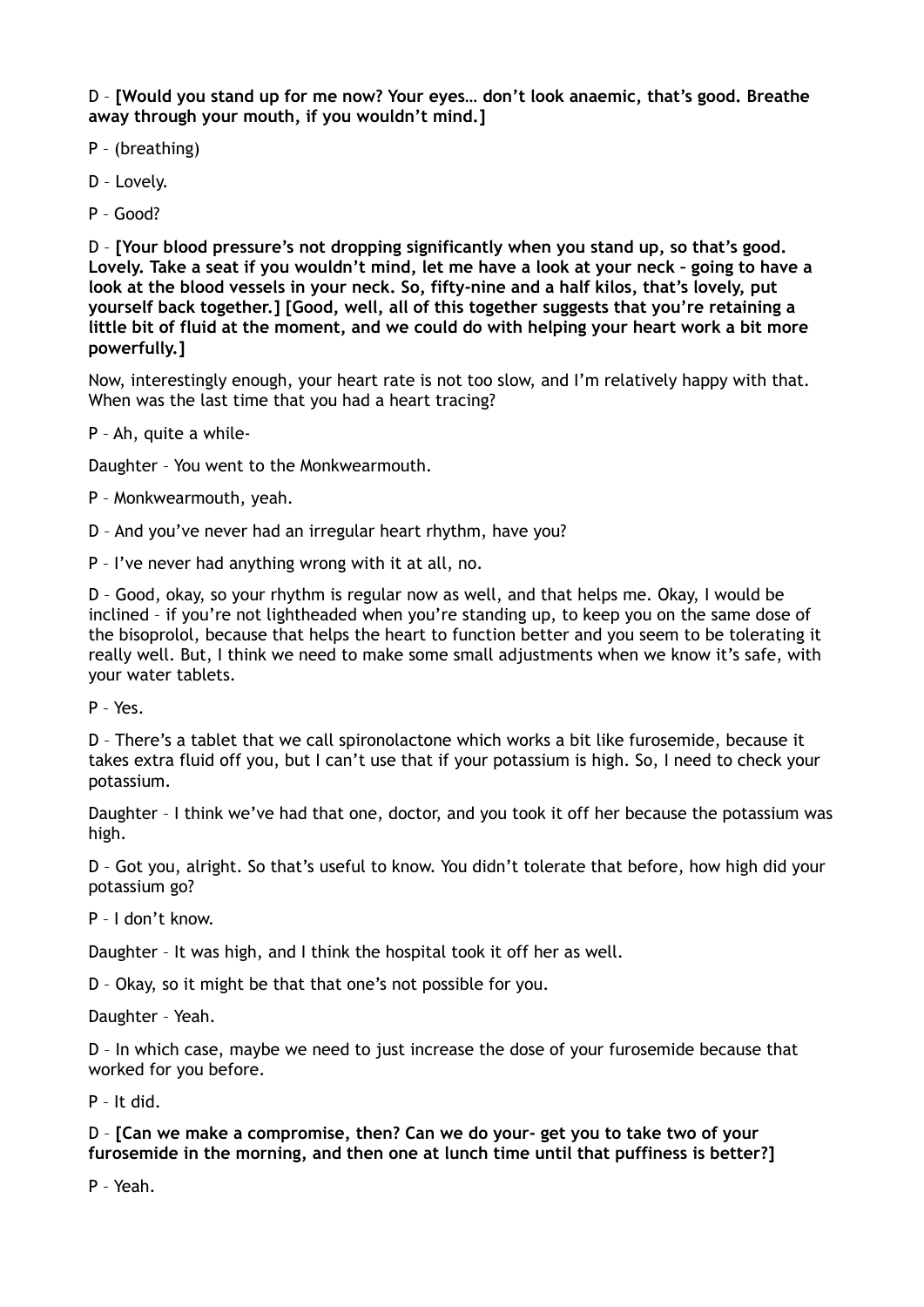D – And then we might need to think about an additional blood pressure tablet for you, so I'm temporarily going to give you extra water tablets to get on top of that – but we can always increase it again when we drop you back. I want to talk about an additional tablet, and again, I can't start you on that if your potassium's a bit high. So that's a different one, and that's called an ace inhibitor. Now there's a variety of these; there's ramipril and there's lisinopril, are the most common ones that we use – you've not heard of that one before?

P – No.

Daughter – You've had ramipril before.

D – And how did you get on with that one?

P – I've had that.

Daughter – I think, ah-

D – Did it cause you an irritating cough or anything?

Daughter – It was dizziness, and that's why you were falling. Dr Halpin took it off.

D – Fine, fine. What dose of that were you taking, with that?

P – Was it 10?

D – Ten's a high dose, so we could give you a little tickle of it, maybe?

P – Yeah.

D – **[But, we need to make sure that it's safe. So, why don't we get you to have a blood test while you're here today, get you until next week to take two furosemide in the morning, one at lunchtime – weigh yourself, wee and weigh every day.] [Maybe you'd be happy us talking on the phone next week with your blood test results, and then I can make some recommendations.]** 

P – I'm not great on the phone now, because I remember, then I forget.

D – **[I tell you what, actually, why don't we see each other face-to-face in a week and actually make decisions together.]** 

Daughter – Right, okay.

D – Because if you find it difficult on the phone, then-

P – I'm all right on the phone, you understand, it's just that I forget.

D – Well, your daughter will have to be with you I think, so whichever way we do it, you're going to need to be together, aren't you?

P – Yeah.

Daughter – We are, yes.

D – So, let's get you to have a blood test.

Daughter – And have an appointment next week.

D – Would you prefer to be seen face-to-face, then?

Daughter – Well, it's easier, isn't it?

D – Is it? Okay.

Daughter – Well if you can…

D – That's fine with me, absolutely, yeah. Right.